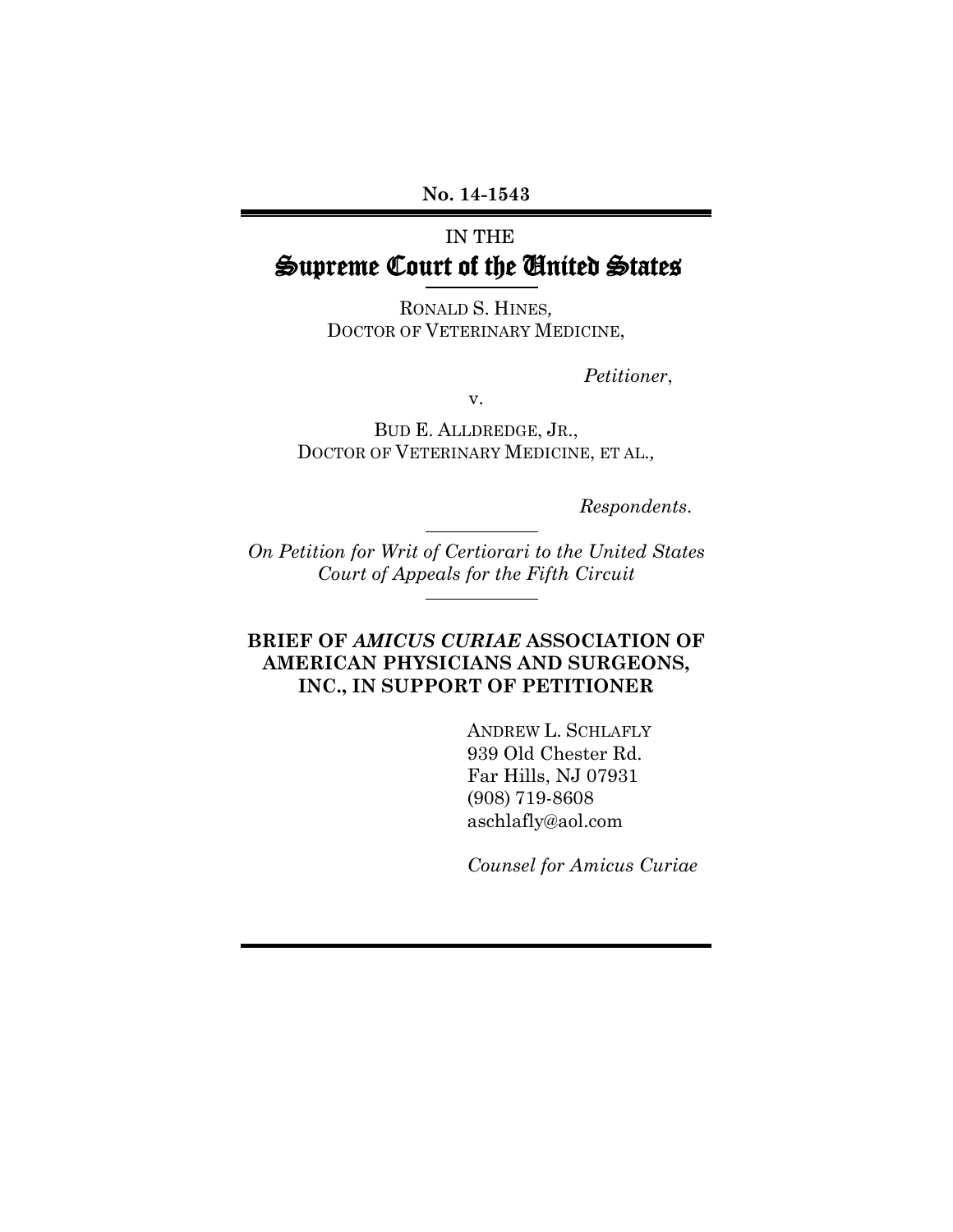# **QUESTION PRESENTED**

Are restrictions on pure speech by a licensed professional subject to First Amendment scrutiny, or only rational-basis review?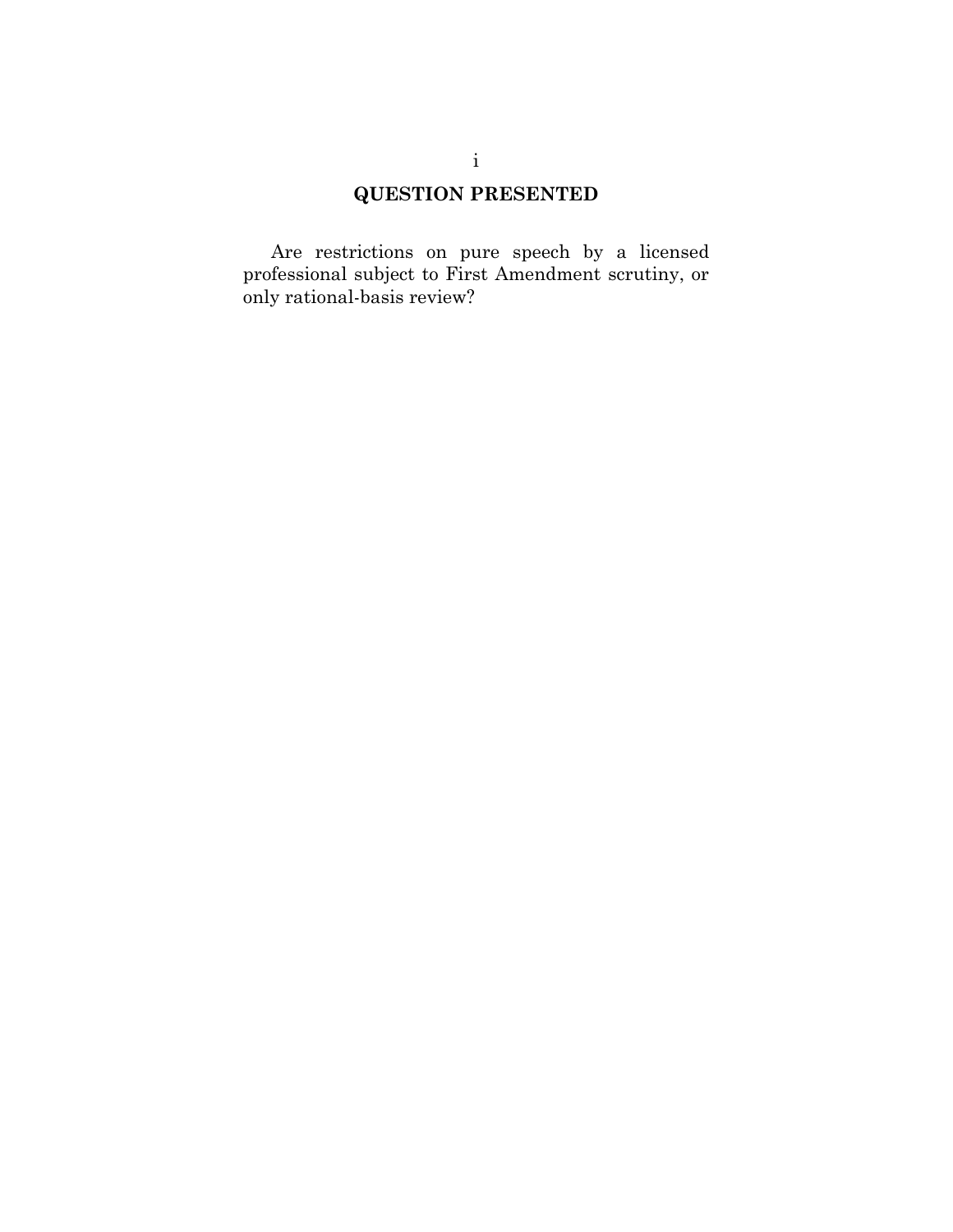# **TABLE OF CONTENTS**

# **Pages**

| I. The Fifth Circuit Categorically Excluded<br>Pure Speech by a Licensed Professional<br>from the First Amendment, in an Error of |
|-----------------------------------------------------------------------------------------------------------------------------------|
| II. In Conflict with Sorrell v. IMS Health<br>and Other Rulings of This Court, the<br>Decision Below Decided an Important         |
|                                                                                                                                   |
|                                                                                                                                   |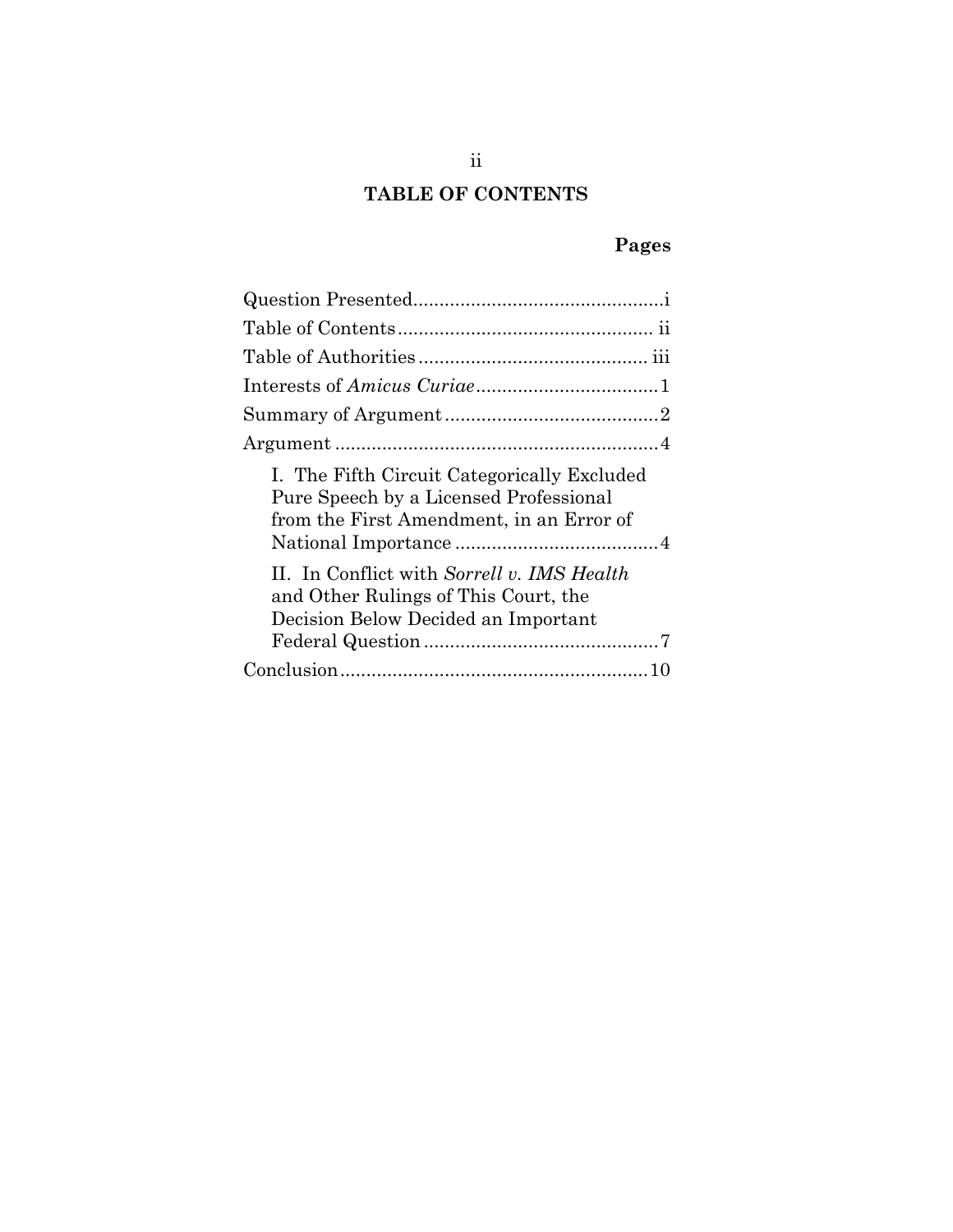## **TABLE OF AUTHORITIES**

## **Pages**

## **Cases**

| Bd. of County Comm'rs v. Umbehr,                                          |
|---------------------------------------------------------------------------|
| Brown v. Entm't Merchs. Ass'n,                                            |
| <i>Citizens United v. FEC, 558 U.S. 310 (2010)7</i>                       |
| Kiaaina v. Jackson,                                                       |
| <i>Kleindienst v. Mandel,</i> 408 U.S. 753 (1972) 7                       |
|                                                                           |
| McAuliffe v. Mayor, etc., of New Bedford,                                 |
| Perry v. Sindermann, 408 U.S. 593 (1972)  6                               |
|                                                                           |
| Simon & Schuster, Inc. v. Members of the<br>N.Y. State Crime Victims Bd., |
| Sorrell v. IMS Health Inc.,                                               |
| <i>Stenberg v. Carhart,</i> 530 U.S. 914 (2000) 1-2                       |
| United States v. Stevens, 559 U.S. 460 (2010) 4                           |

## **Constitution and Court Rule**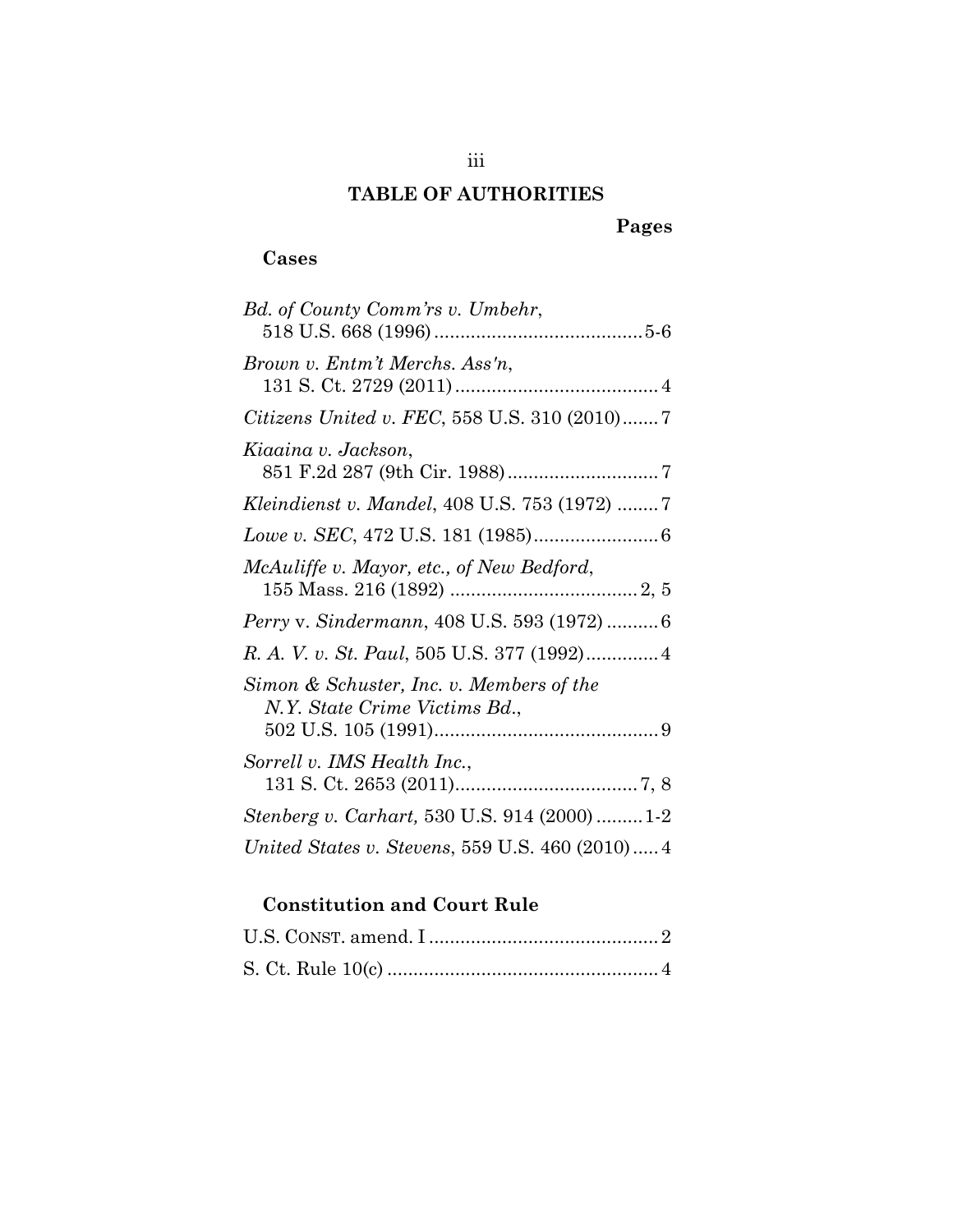#### **No. 14-1543**

### **IN THE Supreme Court of the United States**

RONALD S. HINES, DOCTOR OF VETERINARY MEDICINE,

*Petitioner*,

v.

BUD E. ALLDREDGE, JR., DOCTOR OF VETERINARY MEDICINE, ET AL.*,*

*Respondents*.

*On Petition for Writ of Certiorari to the United States Court of Appeals for the Fifth Circuit* 

### **INTERESTS OF** *AMICUS CURIAE*<sup>1</sup>

Since 1943, *Amicus* Association of American Physicians and Surgeons, Inc. ("AAPS") has been a membership organization dedicated to preserving the ethical standards of the Oath of Hippocrates and the sanctity of the patient-physician relationship. AAPS has filed numerous *amicus curiae* briefs in noteworthy cases like this one*. See, e.g., Stenberg v.* 

 $\overline{a}$ 

<sup>&</sup>lt;sup>1</sup> No counsel for a party authored this brief in whole or in part. No person or entity other than *Amicus*, its members, or its counsel made a monetary contribution to the preparation or submission of this brief. *Amicus* files this brief with the required ten-day prior written notice, and with the written consent by all parties as filed concurrently with this brief.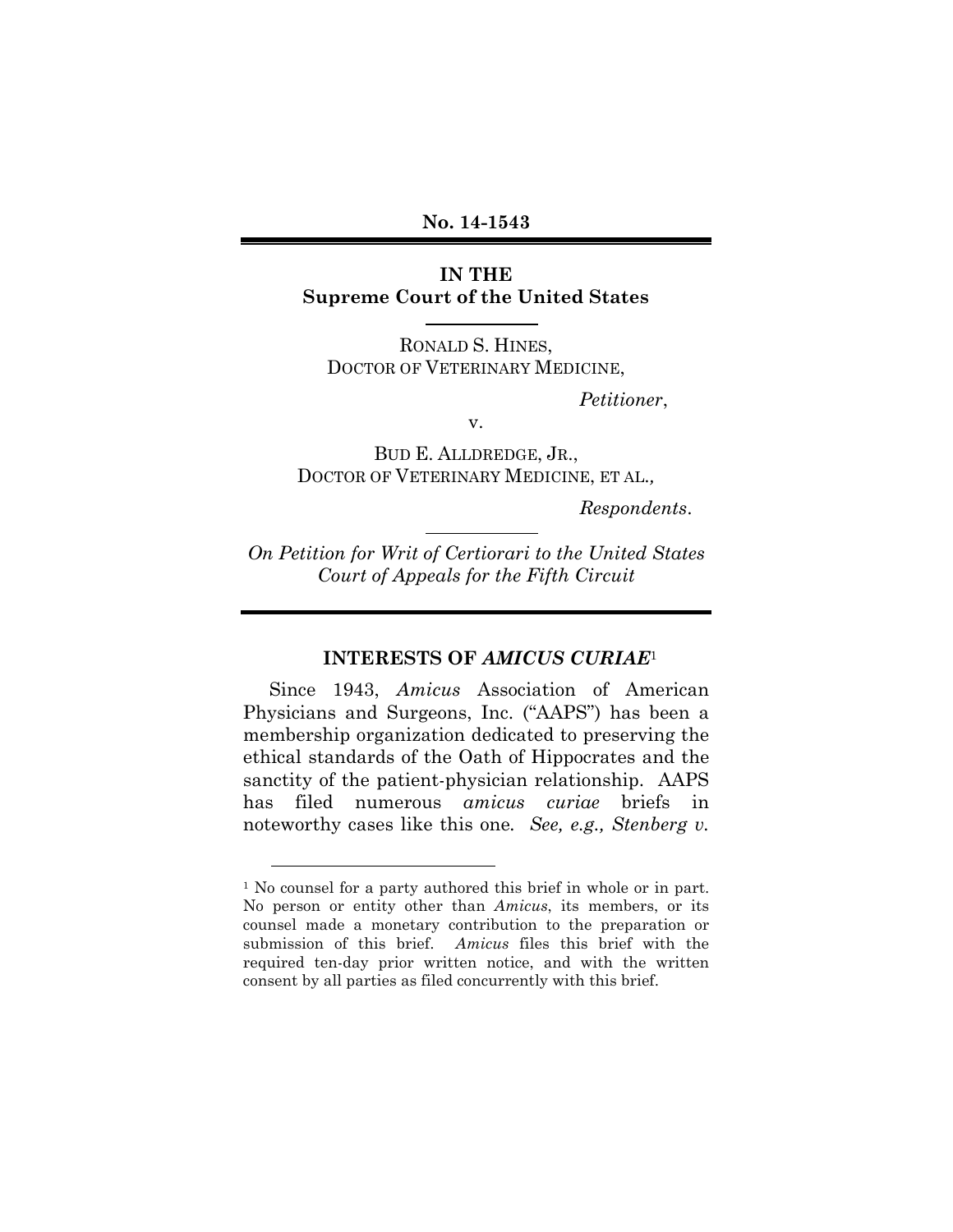*Carhart*, 530 U.S. 914, 933 (2000) (citing an AAPS *amicus* brief).

AAPS has a direct and vital interest in this case by virtue of the goals of its members to obtain protection by the First Amendment for their speech.

#### **SUMMARY OF ARGUMENT**

 Talk is no less protected by the First Amendment when the speaker is a licensed professional, in this case a veterinarian. Yet the decision below approved of censorship by the State of Texas of a professional's mere talk, verbal and electronic, without any showing by the State of a substantial or compelling interest. The ruling below impermissibly narrows the scope of the First Amendment with respect to speech by a professional. This Court should grant the petition for *certiorari*.

Professionals, including veterinarians and physicians, have as much of a right to free speech under the First Amendment as anyone else. U.S. CONST. amend. I. This fundamental right is not waived by virtue of obtaining a license from the State. The notion that a State can deprive someone of his First Amendment rights based on his occupation was advanced by Justice Oliver Wendell Holmes more than a century ago. *McAuliffe v. Mayor, etc., of New Bedford*, 155 Mass. 216, 220 (1892) ("The petitioner may have a constitutional right to talk politics, but he has no constitutional right to be a policeman.") That view has since been thoroughly rejected; no professional can be properly required to forgo First Amendment rights in order to pursue his profession.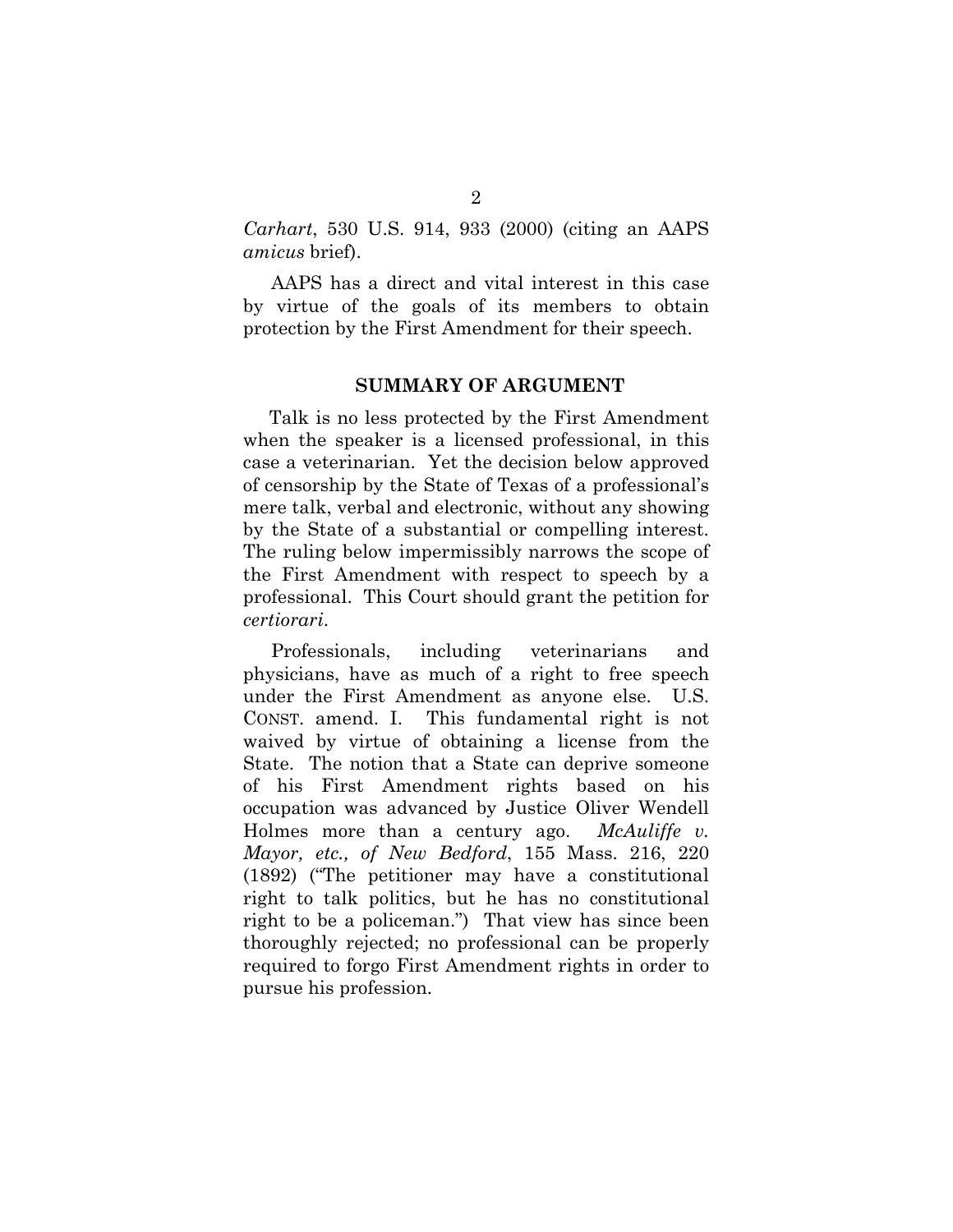While expressed with different terminology, the decision below implicitly revived the discredited notion that a State can condition a privilege, which here is the licensure of a veterinarian, on deprivation of free speech rights, to prevent him from helping pet owners by phone and email. The ruling did this by declaring that the infringement on free speech is outside of First Amendment scrutiny because the speech is somehow incidental to conduct. But the only conduct associated with the speech at issue here was picking up a phone or touching some keys on a keypad. Texas is, without question, regulating pure speech by the professional Dr. Ronald Hines in interfering with his conversations and emails with many pet owners outside of Texas.

The decision below denies the right of a licensed veterinarian in Texas to engage in the same sort of speech that thousands of non-licensed citizens do without interference. Pet owners freely receive information and advice from many who are less informed than Dr. Hines, and yet the Fifth Circuit held that Dr. Hines has no First Amendment rights to do likewise. The victims of this censorship extend far beyond the gagged speaker, Dr. Hines, to harm a national and even worldwide audience that would benefit immensely from what he has to say.

Robust First Amendment rights are central to our basic freedoms and prosperity. The First Amendment rights of the most highly trained members of our society, veterinarians and physicians, should not be reduced to something less than the free speech rights of the uninformed. In sacrificing the First Amendment rights of veterinarians on the altar of the regulatory state, the Fifth Circuit panel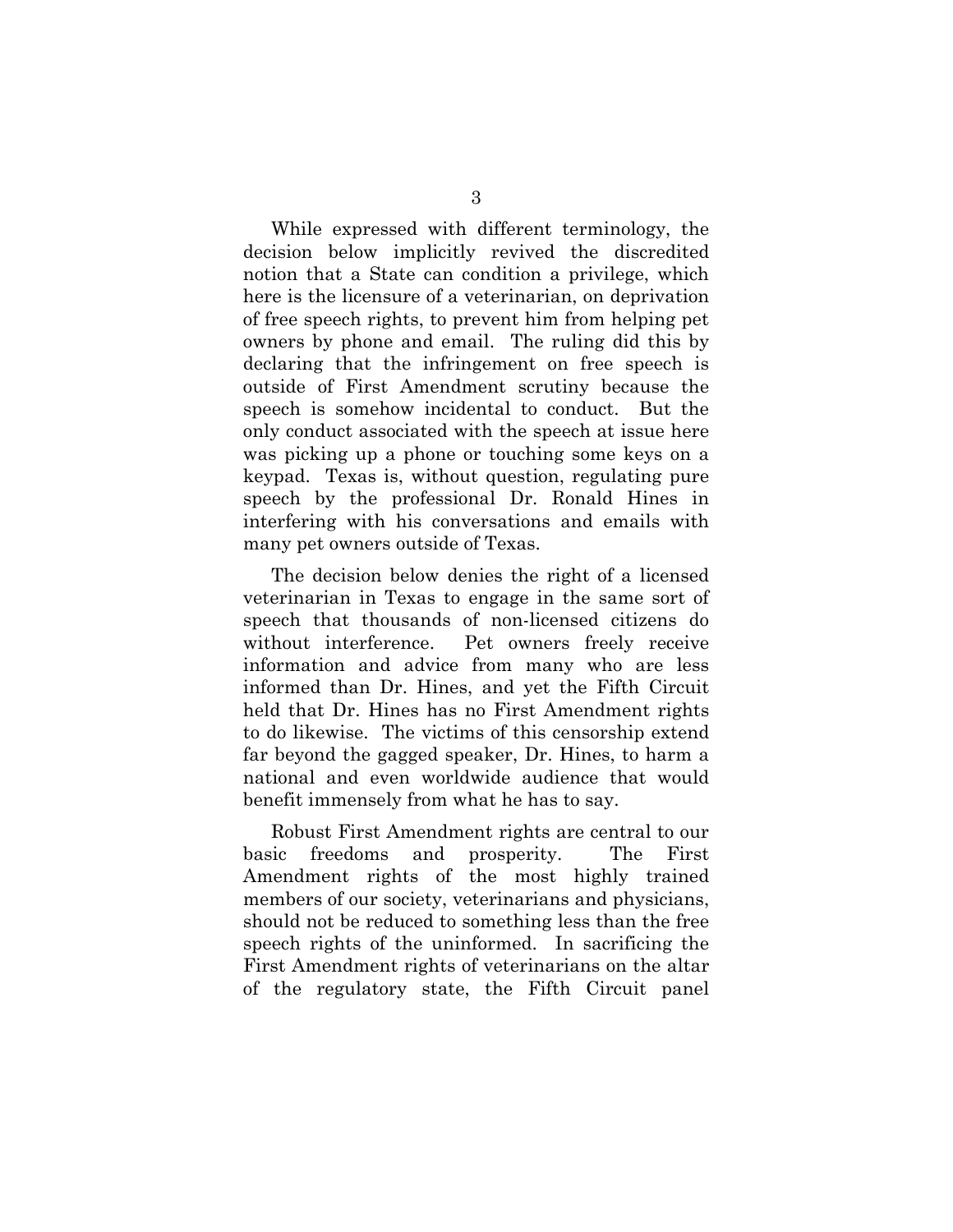infringed both on rights of professionals and on rights of the public to hear their informed remarks.

The decision below "decided an important federal question in a way that conflicts with relevant decisions of this Court." S. Ct. Rule 10(c). The petition for *certiorari* should therefore be granted.

#### **ARGUMENT**

**I. THE FIFTH CIRCUIT CATEGORICALLY EXCLUDED PURE SPEECH BY A LICENSED PROFESSIONAL FROM THE FIRST AMENDMENT, IN AN ERROR OF NATIONAL IMPORTANCE***.*

This Court has been clear that there should not be any new categorical exclusions of speech carved out from the protections of the First Amendment. *See, e.g.*, *Brown v. Entm't Merchs. Ass'n*, 131 S. Ct. 2729, 2734 (2011) ("new categories of unprotected speech may not be added to the list" of historic exclusions from the First Amendment, such as obscenity and fighting words) (citing *United States v. Stevens*, 559 U.S. 460 (2010)). *See also R. A. V. v. St. Paul*, 505 U.S. 377, 393 (1992) (declining to expand the categorical exclusions from the First Amendment, and limiting the rationale for an exclusion to when there is a "particularly intolerable (and socially unnecessary) *mode* of expressing *whatever* idea the speaker wishes to convey") (emphasis in original). The speech at issue here, consisting of mere emails and phone conversations with pet owners, does not implicate concerns justifying a categorical exclusion from First Amendment protections.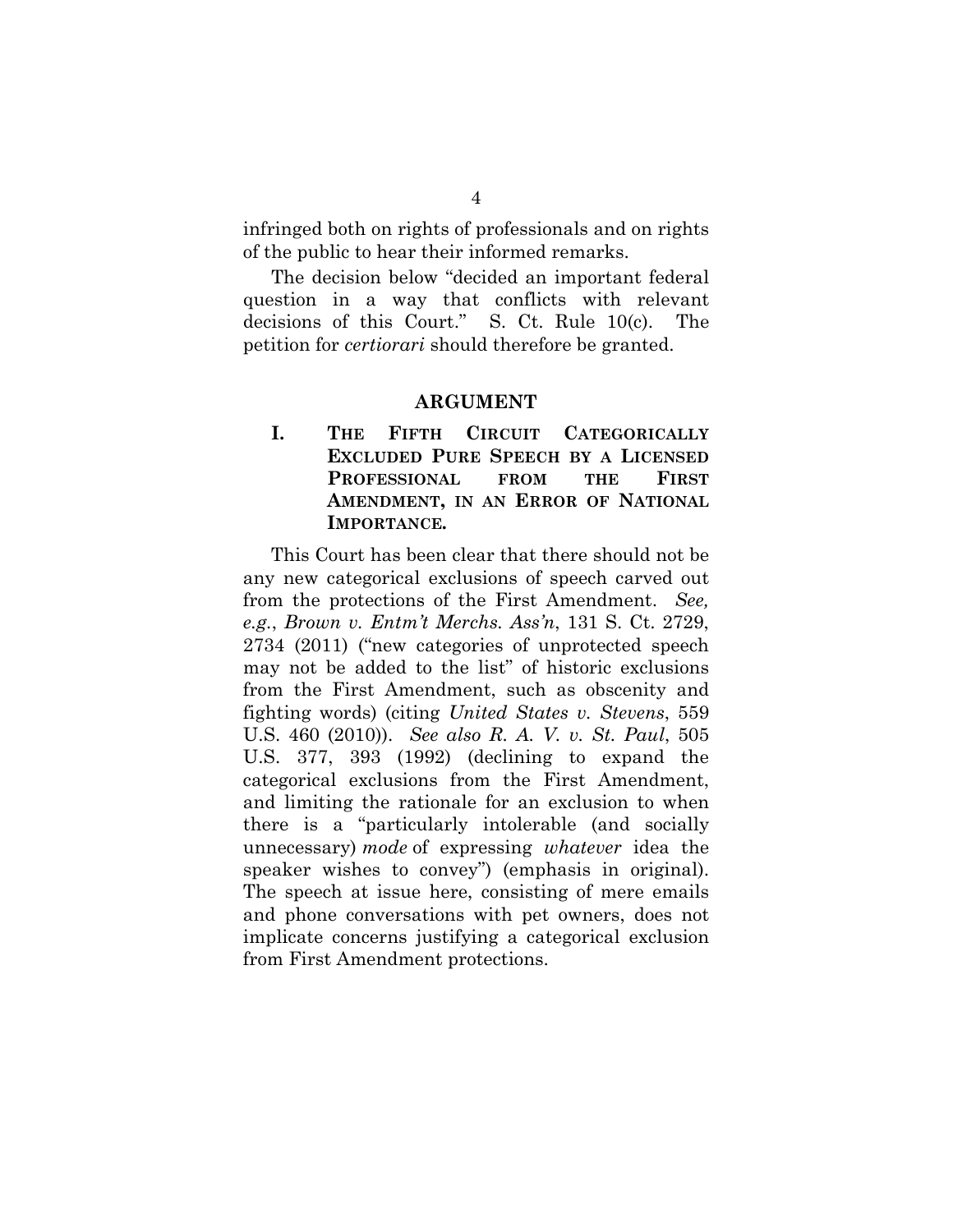Ignoring the clear rulings by this Court against expanding categorical exclusions from the First Amendment, the decision below nevertheless carved out a new category of speech to ban: professional speech offered freely over the telephone and by email. Such speech, in this case mere advice for pet owners, is freely given every day by non-professionals, and no one seriously doubts their First Amendment right to do so. But the court below denied to Dr. Hines the right of free speech that is fully available to everyone else.

The Fifth Circuit ruled that the State can elude the First Amendment by conditioning a professional's ability to work on his obedience to the State in what he says on the telephone and in emails. (Pet. App. 2- 3, 10-11) This implicitly revived for the regulatory state a new version of Justice Holmes' discredited view about the State being able to deny someone the pursuit of his occupation based on his exercise of free speech. *See Bd. of County Comm'rs v. Umbehr*, 518 U.S. 668, 674 (1996) ("[P]recedents have long since rejected Justice Holmes' famous dictum, that a policeman 'may have a constitutional right to talk politics, but he has no constitutional right to be a policeman.'") (quoting *McAuliffe*, 155 Mass. at 220). The panel below ruled, in effect, that Dr. Hines may have a constitutional right to speak, but he does not have a constitutional right to be a veterinarian. But such reasoning is not good law.

"[O]ur modern 'unconstitutional conditions' doctrine holds that the government 'may not deny a benefit to a person on a basis that infringes his constitutionally protected ... freedom of speech' even if he has no entitlement to that benefit." *Umbehr*,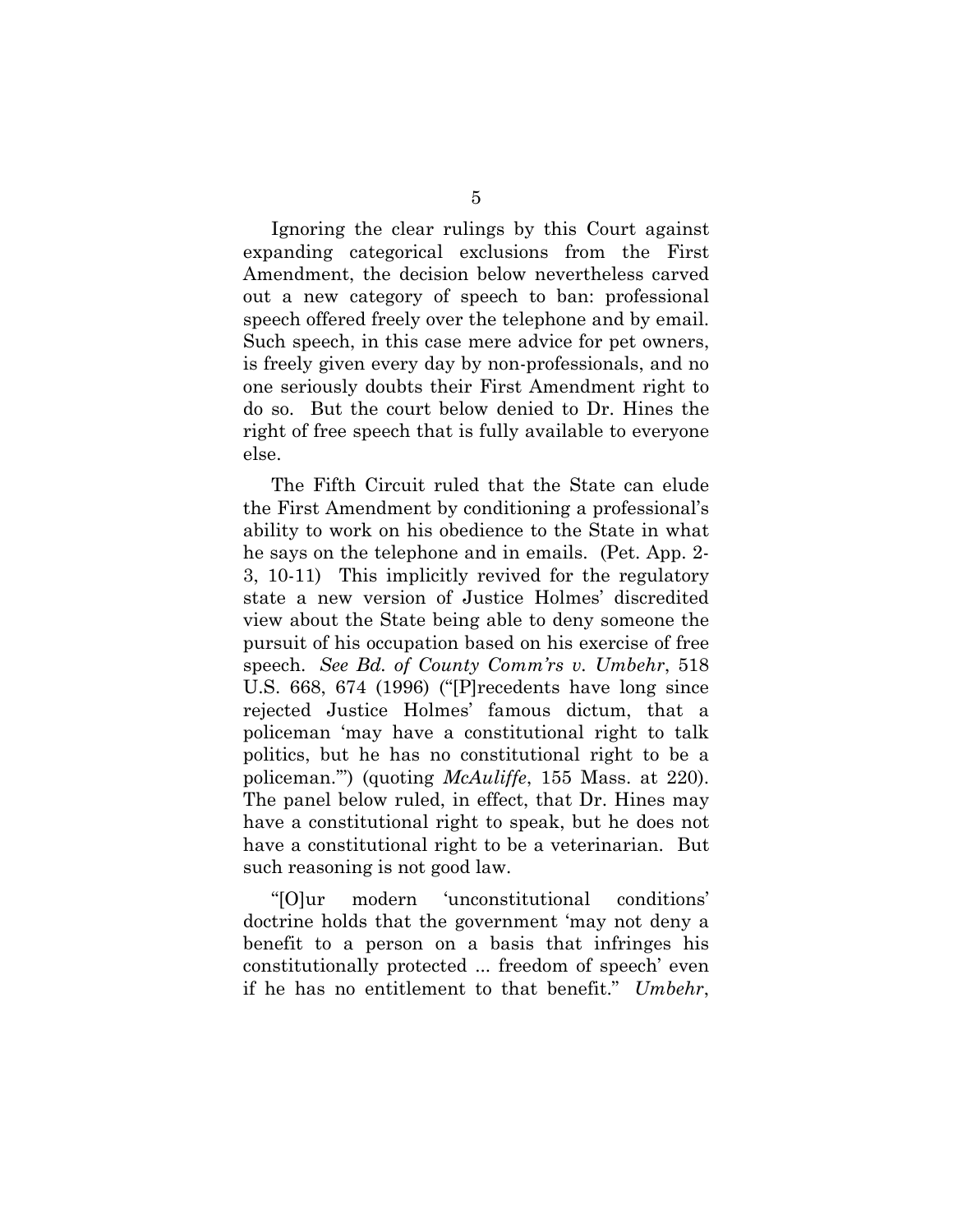518 U.S. at 674-75 (quoting *Perry* v. *Sindermann*, 408 U.S. 593, 597 (1972)). The State cannot properly condition Dr. Hines' license on his compliance with censorship by the State of his telephone conversations and emails. It is contrary to the rulings of this Court for the Fifth Circuit to circumvent the First Amendment and chill free speech by taking action against someone's professional license based on truthful statements that he makes to help others for free.

The court below suggested that its novel interpretation of the First Amendment is "consistent" with a concurrence by Justice White in *Lowe* v. *Securities & Exchange Commission*, in which he wrote that "generally applicable licensing provisions limiting the class of persons who may practice the profession … [is not] a limitation on freedom of speech or the press subject to First Amendment scrutiny." *Lowe v. SEC*, 472 U.S. 181, 211 (1985) (White, J., concurring, joined by Burger, C.J., and Rehnquist, J.). But that minority view in narrowing the scope of the First Amendment did not command a majority of the Court in 1985, and would not support the holding below that the State may revoke someone's professional license based on what he says for free over the phone or in an email. Justice White's concurrence in no way justifies giving a blank check to the State to censor professionals with a penalty of license revocation based on their exercise of their right to free speech. If others can give free advice to a pet owner, then so can a professional without interference by the State.

After all, "[t]he First Amendment involves not only the right to speak and publish but also the right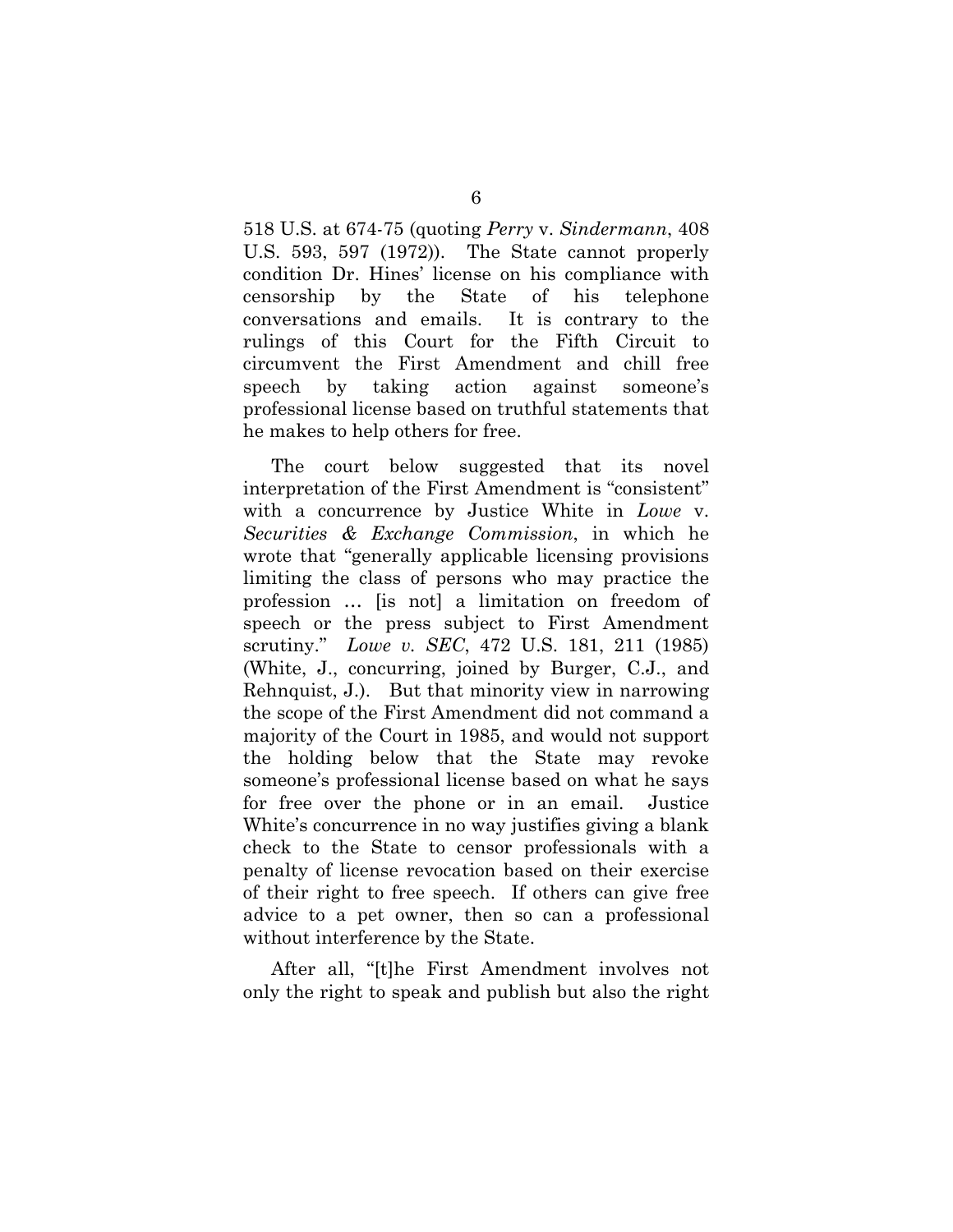to hear, to learn, to know." *Kleindienst v. Mandel*, 408 U.S. 753, 771 (1972). A narrowing of free speech rights available to the speaker, Dr. Hines, infringes on the First Amendment rights of his audience, the pet owners. The decision below contravenes precedents of this Court, placing the public – even patients – at risk of losing their rights too.

The national importance of this issue of censorship by the State of speech is self-evident. *See, e.g.*, *Kiaaina v. Jackson*, 851 F.2d 287, 290 (9th Cir. 1988) ("important First Amendment issues national in scope" have national significance). Dr. Hines was using his First Amendment rights to help pet owners nationwide; the infringement on his speech by Texas harms those pet owners and chills speech by others. The petition for *certiorari* should be granted, in order to reverse the error below.

### **II. IN CONFLICT WITH** *SORRELL V. IMS HEALTH* **AND OTHER RULINGS OF THIS COURT, THE DECISION BELOW DECIDED AN IMPORTANT FEDERAL QUESTION.**

The decision below commits a fundamental error by allowing a State to censor speech based on the identity of the speaker. The First Amendment does not permit this. If a homeless person can say it, then so can a highly trained professional. By upholding a State regulation of speech based on the identity of the speaker, the Fifth Circuit panel ruled contrary to precedents of this Court. *See, e.g.*, *Citizens United v. FEC*, 558 U.S. 310, 365 (2010) ("We return to the principle established in *Buckley* and *Bellotti* that the Government may not suppress political speech on the basis of the speaker's corporate identity.").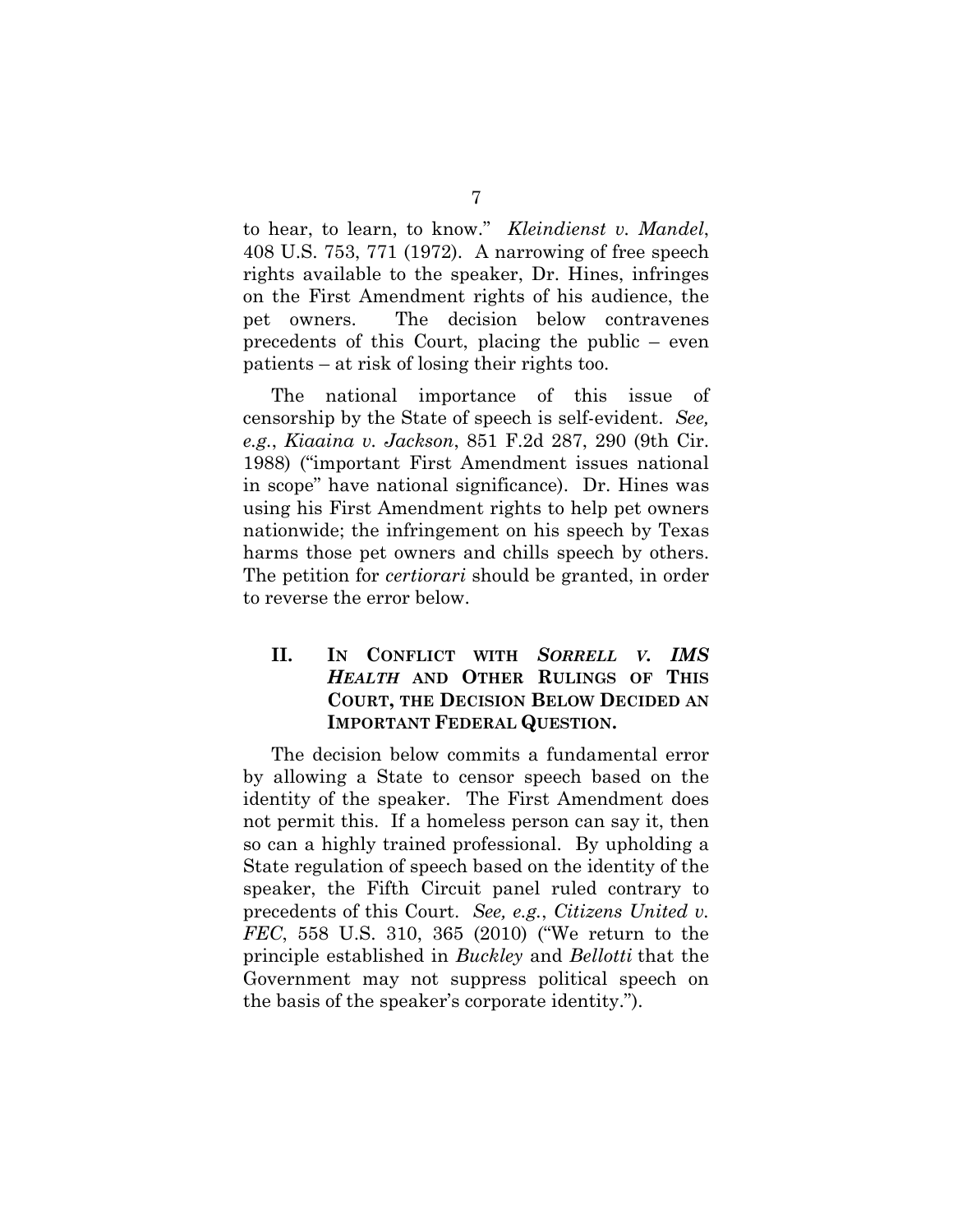The decision below evaded application of the First Amendment by relying on a statement of this Court that "'the First Amendment does not prevent restrictions directed at commerce or conduct from imposing *incidental burdens on speech*.'" (Pet. App. 9, quoting *Sorrell v. IMS Health Inc.*, 131 S. Ct. 2653, 2664 (2011), emphasis added). But this exception to the First Amendment applies only when the speech is directly connected with conduct that may be properly regulated, such as a ban on racebased hiring that implicitly prevents employers from posting signs welcoming applicants of only one race. *IMS Health*, 131 S. Ct. at 2664-65. In those situations the prohibited speech is genuinely incidental to the conduct that is regulated.

Here, in contrast, there is no conduct other than the speech itself by Dr. Hines, particularly when he is speaking for free. The State is not arguing that its censorship of his speech is justified by its concern about how Dr. Hines types on his keyboard or enters a number on his telephone. The State is prohibiting his speech itself, and not any conduct other than the speech. When Dr. Hines spoke for free, there was not even any commercial transaction; this was only speech and clearly not "incidental to" any conduct that arguably may be regulated.

In placing this pure speech outside of the protection of the First Amendment, the court below ignored the holding in *Sorrell* that a law which "imposes a burden based on the content of speech and the identity of the speaker" is fully subject to the First Amendment. *IMS Health*, 131 S. Ct. at 2665. Yet this is precisely what the State is doing in censoring Dr. Hines' advice to pet owners over the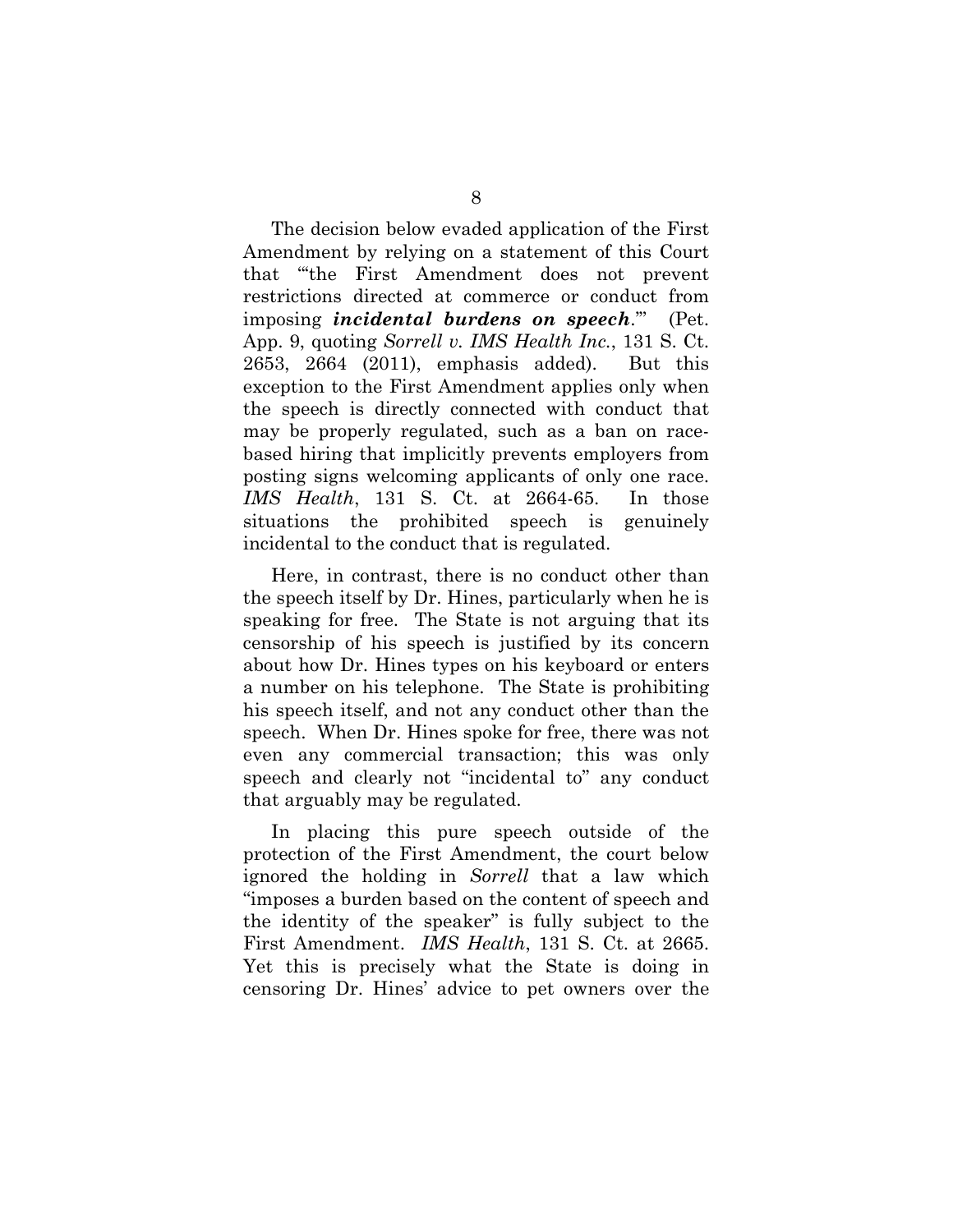telephone and by email, while allowing identical advice about pets to be given by non-licensed residents. The State's censorship is certainly based on "the identity of the speaker," because licensed veterinarians are prohibited by Texas from saying what anyone else can say. Moreover, Texas does target its ban based on the content of speech, in allowing generalized comments by Dr. Hines but prohibiting specific advice. Censorship based on content and the identity of the speaker is what the First Amendment prohibits, particularly where, as here, the speech is not incidental to any conduct.

As Justice Kennedy wrote in concurrence to a 9-0 decision invalidating a New York statute that required criminals to pay to their victims the proceeds from the sales of their writings about their crimes:

Here, a law is directed to speech alone where the speech in question is not obscene, not defamatory, not words tantamount to an act otherwise criminal, not an impairment of some other constitutional right, not an incitement to lawless action, and not calculated or likely to bring about imminent harm the State has the substantive power to prevent. *No further inquiry is necessary to reject the State's argument that the statute should be upheld*.

*Simon & Schuster, Inc. v. Members of the N.Y. State Crime Victims Bd*., 502 U.S. 105, 124 (1991) (Kennedy, J., concurring, emphasis added). The speech at issue here easily passes that test for coverage by the First Amendment.